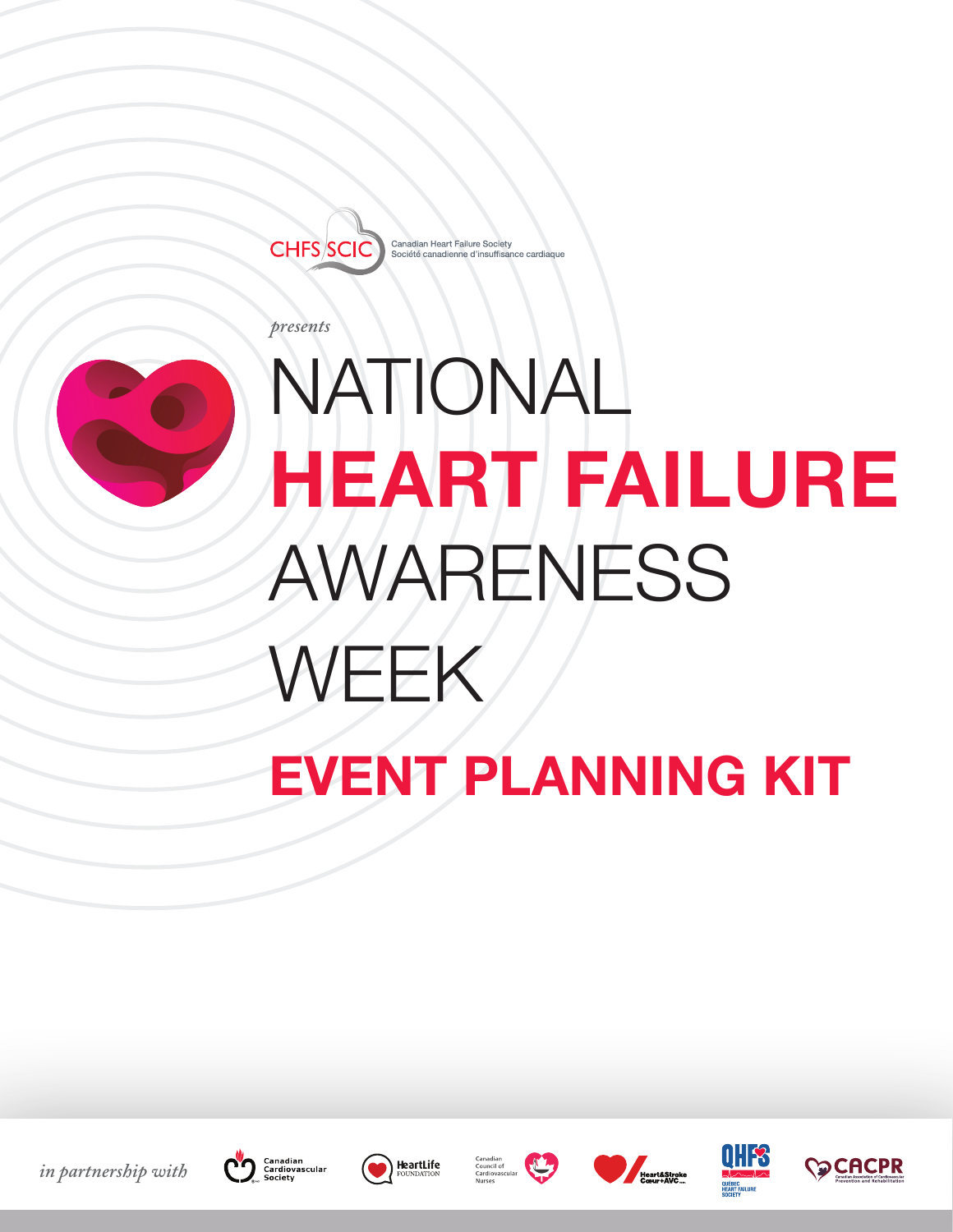## **INTRODUCTION:**

The Canadian Heart Failure Society, in collaboration with its' partners, designates a week in May yearly as Heart Failure Awareness Week. The goal of the National Heart Failure Awareness Week is to raise awareness, increase public knowledge, and provide a better understanding of this chronic condition.

Heart failure cases continue to rise. Over 750,000 people live with heart failure in Canada, and this number increases by 100,000 every year. Heart failure affects people of all ages. Even though cases of heart failure are on the rise, many people in Canada do not understand heart failure or do not even know what heart failure is. Moreso than ever before, excellent therapeutic opportunities exist to manage heart failure. There is opportunity to improve diagnosis and utilization of guideline directed therapy for heart failure. There are opportunities to improve access to high quality care in Canada and to improve continuity of care through different transitions in care. With these resources and opportunities, the "**TIME IS NOW TO TAKE ACTION**." We must increase national awareness about the severity of this condition.

## **PURPOSE OF THE EVENT PLANNING KIT:**

The purpose of this kit is to assist you in preparing and conducting your own heart failure awareness event or activity to raise awareness, educate, and empower individuals to take action on heart failure.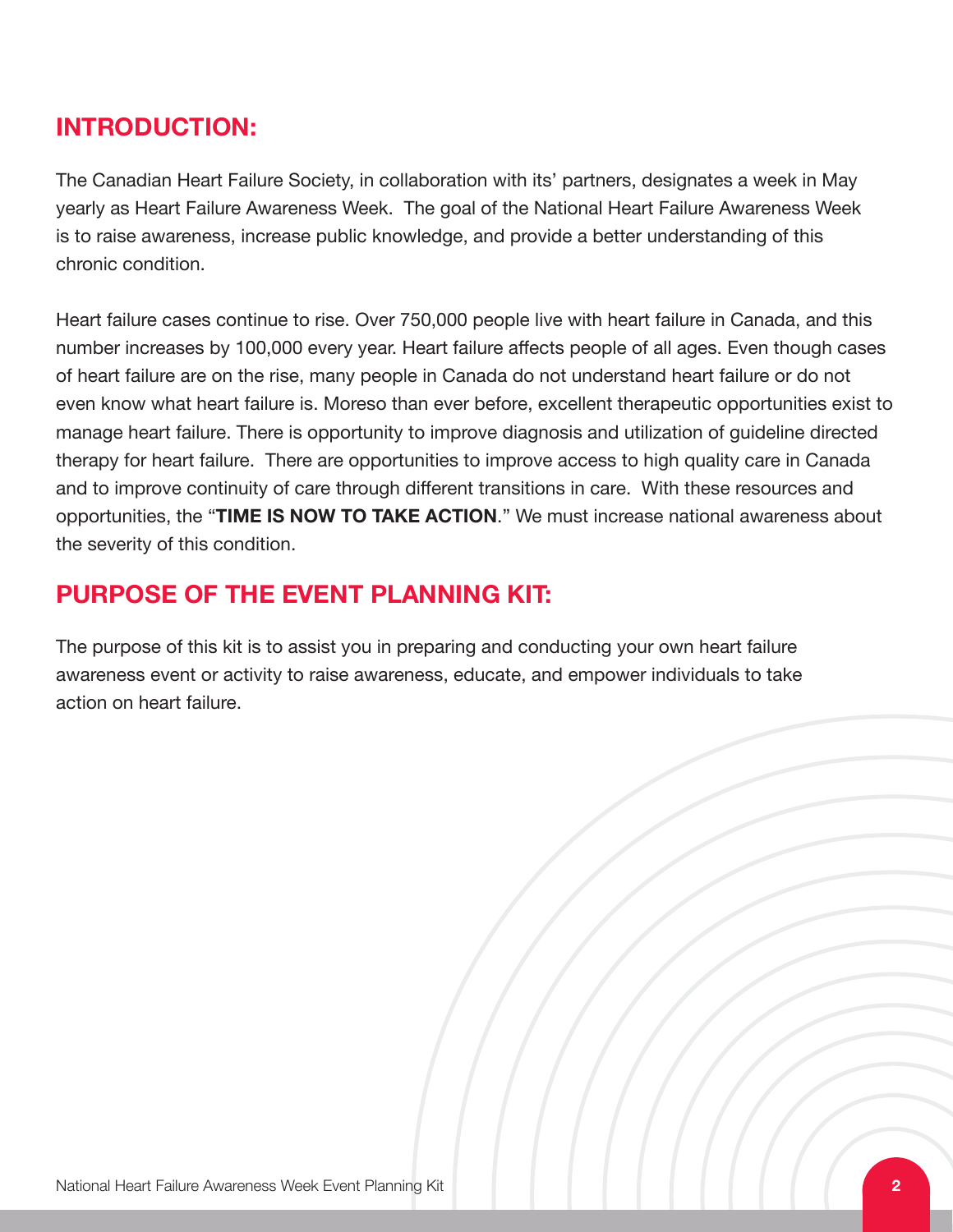# **PLANNING YOUR EVENT – MAJOR CONSIDERATIONS**

#### *Identifying/setting up your planning committee and lead/chair of your event*

Planning an event will need a group of dedicated individuals that will help you plan and carry out your event or activity. The purpose and intended audience of the event will help guide the membership.

*Planning committee members should include:* 

- **•** Healthcare providers with subject matter expertise in heart failure
- **•** Representation from the intended audience
- **•** Patient or family caregivers with lived experience
- **•** Local community/professional leader
- **•** Person(s) with specialized knowledge/expertise for the type of event (e.g. logistical and technical support)
- **•** Representation or someone to formally connect with the organization directly supporting National HF Awareness Week
- **•** Representation from organization's communication/media department that is organizing the event
- **•** Representation to help drive diversity within target audience and speakers/presenters

**TIP***: It is essential to identify a chair or lead person. The chair will ensure that every step of the event's planning, execution, and evaluation is achieved smoothly.*

#### *Establish your event goal and objectives*

- **•** What is the purpose?
- **•** What do you hope to accomplish?
- **•** How will the event benefit patients' care?
- **•** What 2-3 action items do you hope the intended audience will feel empowered to consider after attending the event?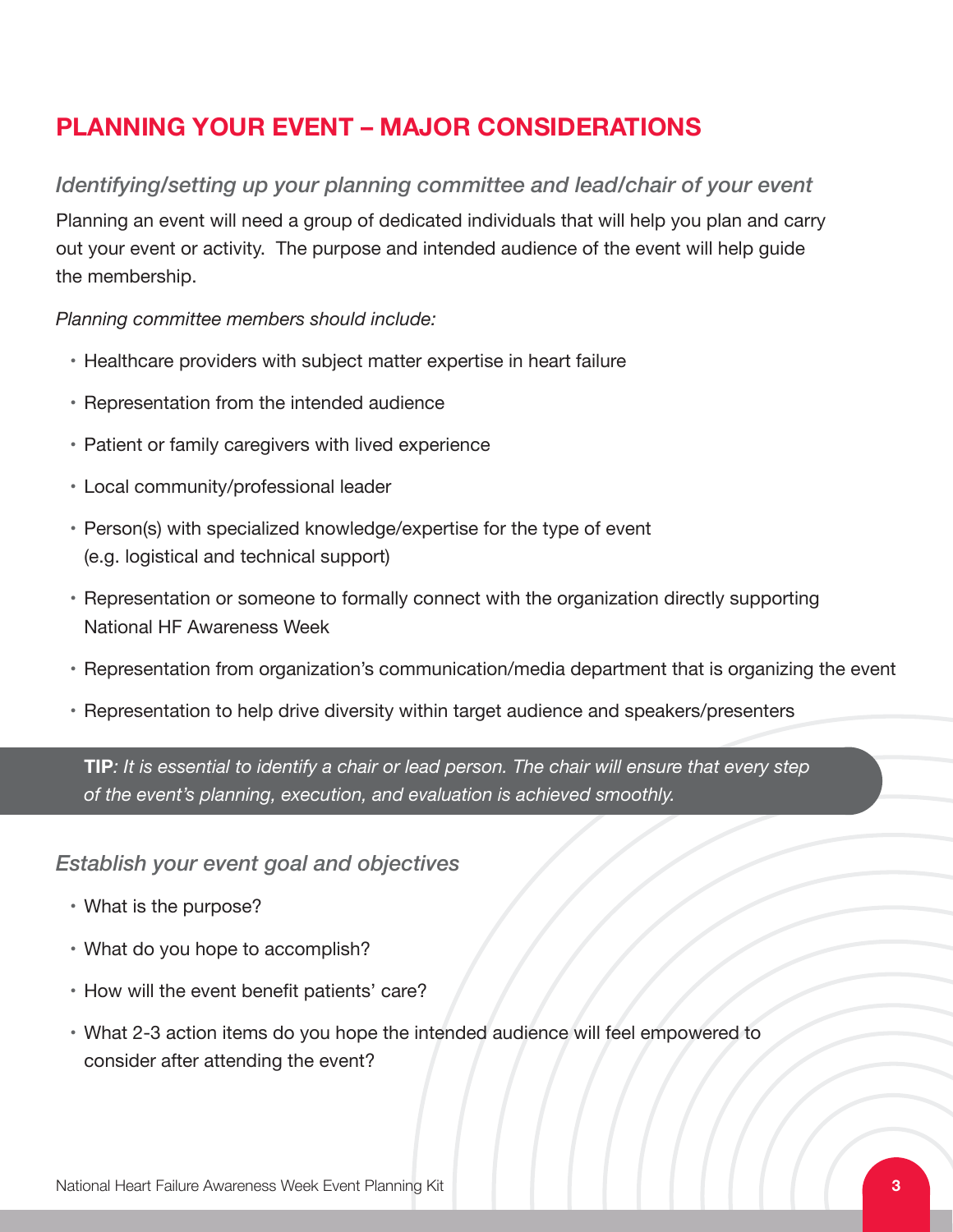#### *Determine your target audience*

Who do you want to attend your event?

*The target audience may include:*

- **•** General public
- **•** People at risk for heart failure
- **•** Patients with heart failure and their informal caregivers
- **•** Healthcare providers such as nurses, physicians, residents, students in healthcare, residents, or anyone involved in the care of people with heart failure
- **•** Underserved communities

#### *Determine the type of event*

**Suggestions for type of events**: There are several events or programs that you can plan to raise awareness, increase knowledge and understanding of this condition, and empower individuals to take action on heart failure.

#### *Examples may include:*

- **•** Education programs such as workshops, seminars, and webinars
- **•** Exhibits/displays at your institution, public places such as malls, libraries, or other community centers
- **•** Consider a hybrid approach for in-person and virtual format (facilitates access and ability to pivot in pandemic conditions)
- **•** Participating in a radio talk about heart failure or radiothon if available
- **•** Writing and submitting an article for publication in a local or community newspaper
- **•** Participating or organizing a social media campaign
- **•** Consider recording the event for later viewing by interested audiences (give consideration to privacy and intellectual property rules)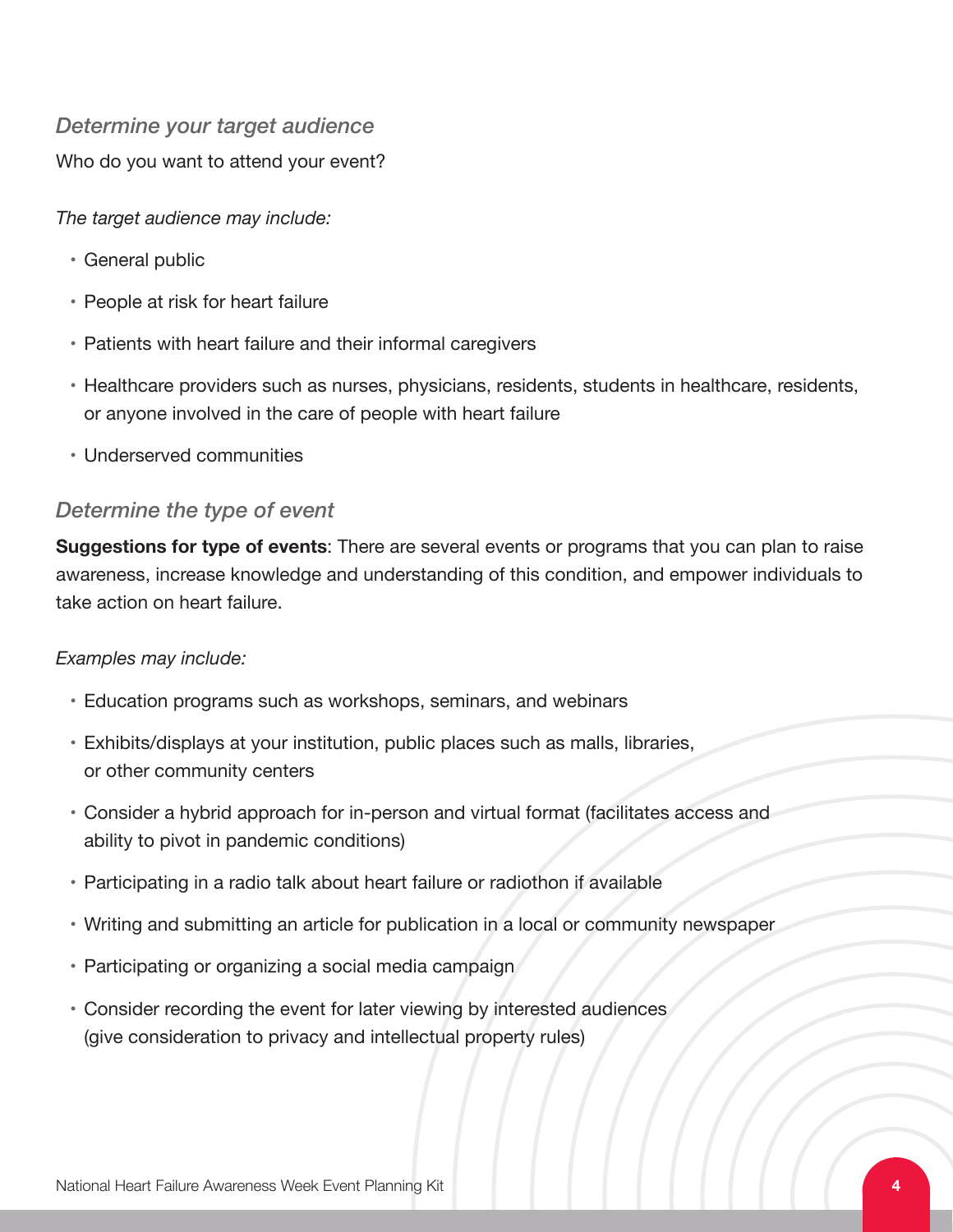#### **When determining the type of event, you want to consider the following:**

- **•** Current local landscape and restrictions regarding the COVID-19 pandemic
- **•** Type of event that would be most suited for the intended audience and purpose
- **•** Opportunity for alignment with regularly scheduled events or activities with the intended audience (if applicable).

#### *Budget*

Planning activities for heart failure awareness week could incur a cost depending on the type of activity being planned. A budget proposal will have to be completed, and funding sources will be identified.

#### *Potential expenses may include cost for:*

- **•** Graphic designs for invitations, posters, and handouts
- **•** Licensing for virtual platform
- **•** Printing
- **•** Postage
- **•** Venue rental
- **•** Nourishment
- **•** Publicizing/advertising
- **•** Technical support or equipment (on-site and virtual environments)
- **•** Invited speaker honorarium or incurred expenses

**TIP #1**: *It is crucial to identify potential funding sources early on in your planning. A discussion about possible funding within your organization and your program is necessary. They may be able to provide you with information regarding other potential funding sources. Your organization may have policies regarding obtaining funding and sponsorships from private sources. It is essential to clarify this to prevent a potential breach of institutional policies.*

**TIP #2:** *Consider in-kind support to help offset expenses through partnering with other organizations (e.g., local community center, library) or healthcare facilities (e.g., other heart failure clinics, cardiac rehabilitation programs)*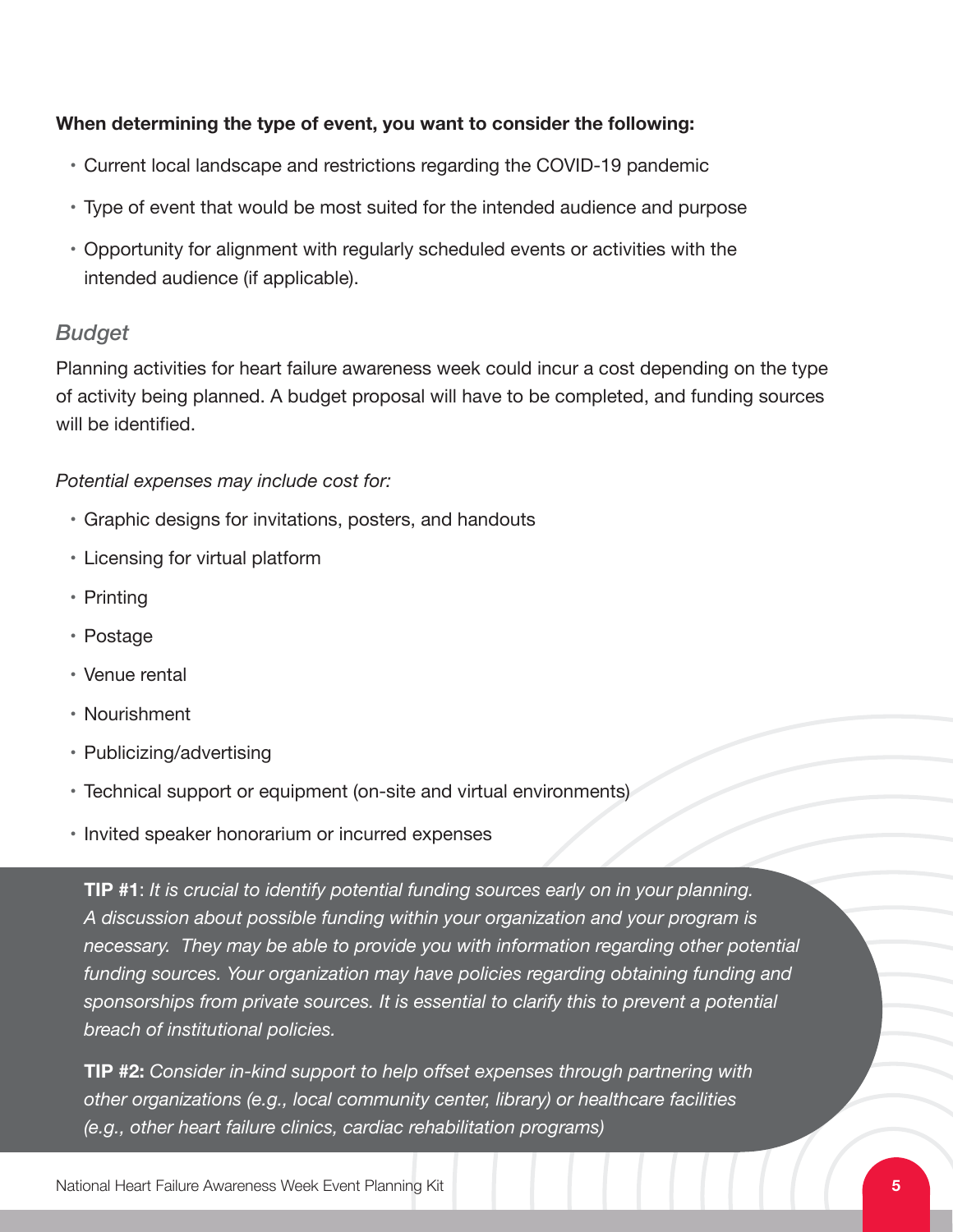#### *Venue*

The venue will depend on your target audience and the type of event.

**TIP #1***: If the event's target audience involves the public, people with heart failure, and their caregivers, consider a venue that will provide access to free and accessible parking. It is important to consider a place accessible to those with physical and other limitations.*

**TIP #2***: For a virtual venue, plan for managing technical difficulties for presenters or the intended audience.* 

**TIP #3:** *In a pandemic setting, local restrictions or regulations may change quickly. Plan to pivot to an alternative venue or arrangements where possible.* 

#### *Publicizing the event*

You will need to inform your target audience directly about your program. It is critical to check with your institution/organization about the intended audience's policies and procedures for communicating (messaging and methods).

*Publicizing your event can be accomplished in several ways including:* Sending invitations by regular mail, email, social media, or given in person. A sample invitation [can be found here](https://heartfailure.ca/education/national-heart-failure-awareness-week).

**TIP #1***: Contact other facilities or programs for people with heart failure, such as different clinics, telemonitoring, cardiac rehabilitation, community or home services, and inform them of your event. Provide them also with copies of invitations and posters.*

**TIP #2:** *Ask community health programs, community pharmacies, and community centers to post your event's information in their facilities or on their website.* 

**TIP #3:** *Consider sending a media release to various local radio/television stations and community newspapers, considering your institution's policy about media release. This is a cost-effective way of publicizing your event.*

**TIP #4:** *Consider using various social media platforms to publicize your program, considering your institution's policy about social media. This is also a very cost-effective way of promoting your event.*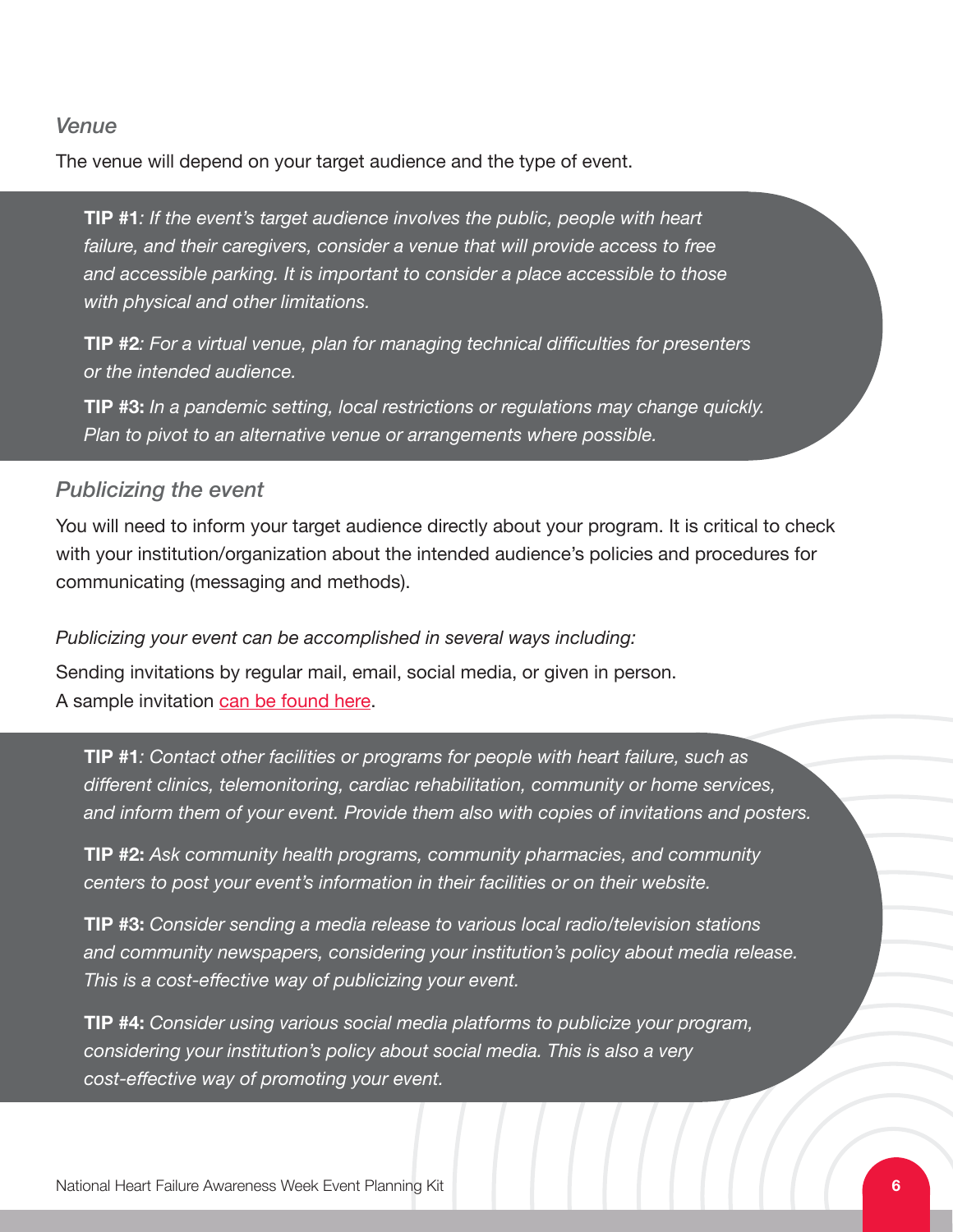# **EVENT PLANNING CHECKLIST/TIMELINE:**

This section will provide an outline of the logistics of your planning and will help keep you organized.

#### *12-6 weeks before a local event*

- Begin planning the event: Create a planning committee and appoint a chair
- Hold a brainstorming session to consider dates, sites, time, co-sponsors, and possible healthcare professionals to serve as program leaders (do this even further in advance if possible). The program leader could work as your emcee for your event/program and could be the spokesperson for the local heart failure awareness week and your event. It is essential that the spokesperson is very knowledgeable about heart failure and a good speaker
- Decide on topics for your program and speakers. Consider topics suggested by patients and caregivers/care providers. Contact potential speakers and confirm. Review sample PowerPoint presentation provided for potential topics
- If the event being recorded, notify speakers in advance. Written approval may be necessary
- Determine what is needed to ensure you are following current local public health pandemic guidelines
- Prepare a budget proposal for your event
- Contact possible co-sponsors, such as local hospitals and clinics, civic organizations, local associations, foundations
- Confirm the date and time of the event. Check calendar-of-events in your community or organization to ensure there are no other interfering programs.
- $\Box$  Visit potential venues and reserve or confirm the selected site. Confirm cost including AV equipment if the venue will provide AV equipment/technical support
- Confirm sponsors or your funding sources
- Determine any potential conflict of interests
- Localize and produce flyers/invitations/posters
- Prepare or order handouts for attendees
- Develop a list of local media outlets. Work with your organization's media person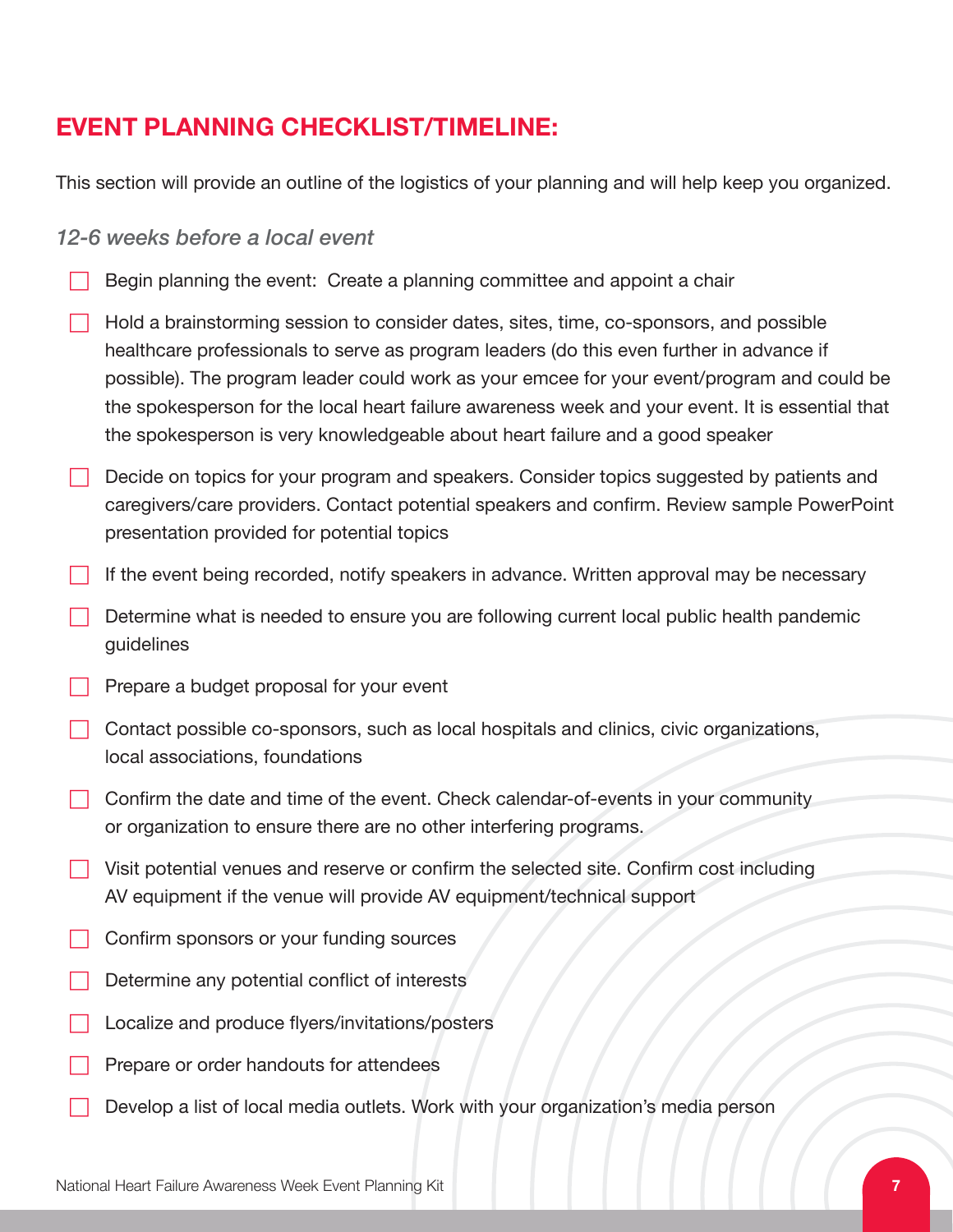- $\Box$  Obtain a list of potential participants and community residents. This may include a list of your heart failure patients and caregivers
- Localize and produce press materials
- Localize and produce media alert
- Create an action plan with key dates and decision points regarding the need to pivot to a virtual environment in the setting of changing public health guidelines

#### *5-3 weeks before the event*

- Post flyers and/or posters in the community
- Send promotional program materials to local media; send media releases. Work with your organization's media person
- Mail flyers and/or invitations to attendees
- Begin contacting reporters, particularly radio and newspaper- work with your organization's media person
- Reconfirm program leader and speakers
- Arrange/determine logistics: catering, audiovisual, direction to in-person event, public transportation, ensure that the venue is accessible to people with mobility limitations, etc
- Consider pre-recording virtual presentations for improving accessibility for rural and remote audiences

#### *2-1 weeks before the event*

- Contact reporters at TV stations. Coordinate TV/radio invitations to your event spokesperson or program leader
- Send another press release- may be done by your organization media person
- Check all logistics, catering, table set up, number of microphones needed including a roving microphone for questions from the floor
- Prepare slide deck for all the presentations if you decide on having all presentations in one complete slide deck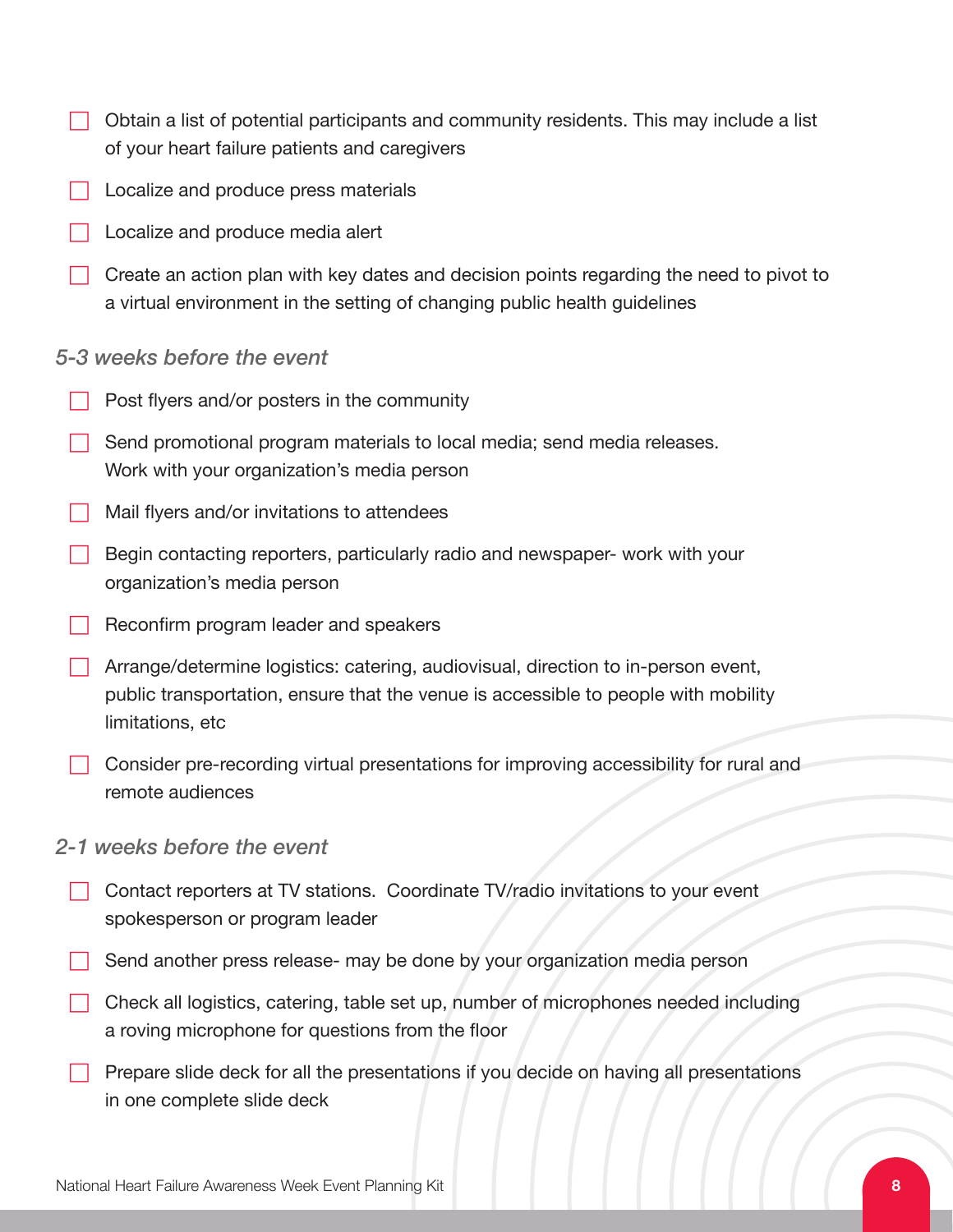- Create agenda/program for your event and print enough copies for attendees
- Prepare an attendance sheet if you are going to have people register for your event
- Prepare name tags for your committee members and speakers
- Assign someone to take pictures of your event. A photo release or waiver may be required

#### *Day of Event*

- Be at the venue 2 hours before your event. Check set up and make necessary changes if needed
- Have copies of the agenda and evaluation form on the table
- Reserve tables for your speakers
- Check audiovisual (AV) to make sure it is working properly. Plan to have an individual who can troubleshoot AV problem during the presentation
- Ensure there are clear signs to direct people
- Wear planning committee name tags so attendees would know who to approach if they have questions
- Assign person at the registration desk
- Have members of the planning committee direct/usher attendees to their seats
- Ensure sufficient time for question-and-answer period for your audience

#### *Post Event*

 Review evaluation forms: summarize feedback and distribute the feedback to your team, organization, and sponsors